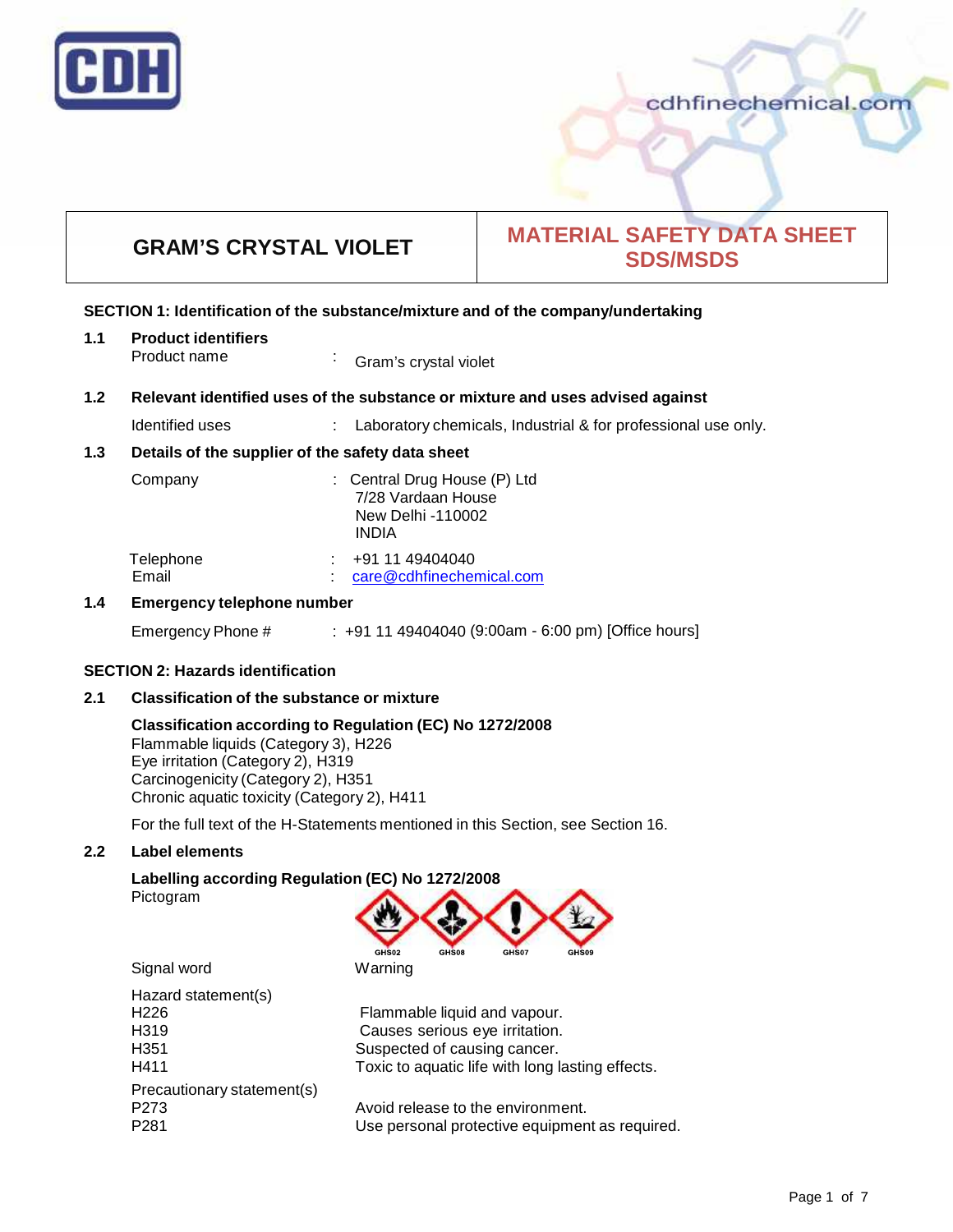|     | $P305 + P351 + P338$                                                         |                                       | IF IN EYES: Rinse cautiously with water for several minutes. Remove<br>contact lenses, if present and easy to do. Continue rinsing.                                                                                                                    |                 |
|-----|------------------------------------------------------------------------------|---------------------------------------|--------------------------------------------------------------------------------------------------------------------------------------------------------------------------------------------------------------------------------------------------------|-----------------|
|     | Supplemental Hazard<br><b>Statements</b>                                     | none                                  |                                                                                                                                                                                                                                                        |                 |
| 2.3 | <b>Other hazards</b>                                                         |                                       | This substance/mixture contains no components considered to be either persistent, bioaccumulative and<br>toxic (PBT), or very persistent and very bioaccumulative (vPvB) at levels of 0.1% or higher.                                                  |                 |
|     | <b>SECTION 3: Composition/information on ingredients</b>                     |                                       |                                                                                                                                                                                                                                                        |                 |
| 3.1 | <b>Mixtures</b>                                                              |                                       |                                                                                                                                                                                                                                                        |                 |
|     | Hazardous ingredients according to Regulation (EC) No 1272/2008<br>Component |                                       | Classification                                                                                                                                                                                                                                         | Concentration   |
|     | <b>Ethanol</b><br>CAS-No.<br>EC-No.<br>Index-No.                             | 64-17-5<br>200-578-6<br>603-002-00-5  | Flam. Liq. 2; Eye Irrit. 2; H225, $>= 10 - 20\%$<br>H <sub>3</sub> 19                                                                                                                                                                                  |                 |
|     | to Regulation (EC) No. 1907/2006 (REACH)<br>CAS-No.<br>EC-No.<br>Index-No.   | 548-62-9<br>208-953-6<br>612-204-00-2 | C.I. Basic violet 3 Included in the Candidate List of Substances of Very High Concern (SVHC) according<br>Acute Tox. 4; Eye Dam. 1;<br>Carc. 2; Aquatic Acute 1;<br>Aquatic Chronic 1; H302,<br>H318, H351, H400, H410<br>M-Factor - Aquatic Acute: 10 | $>= 1 - 2.5 \%$ |
|     | Oxalic acid, ammonium salt monohydrate                                       |                                       |                                                                                                                                                                                                                                                        |                 |
|     | CAS-No.                                                                      | 6009-70-7                             | Acute Tox. 4; H302, H312                                                                                                                                                                                                                               | $>= 1 - 5\%$    |

For the full text of the H-Statements mentioned in this Section, see Section 16.

238-135-4 607-007-00-3

#### **SECTION 4: First aid measures**

EC-No. Index-No.

#### **4.1 Description of first aid measures**

#### **General advice**

Consult a physician. Show this safety data sheet to the doctor in attendance.

#### **If inhaled**

If breathed in, move person into fresh air. If not breathing, give artificial respiration. Consult a physician.

#### **In case of skin contact**

Wash off with soap and plenty of water. Consult a physician.

#### **In case of eye contact**

Rinse thoroughly with plenty of water for at least 15 minutes and consult a physician.

#### **If swallowed**

Do NOT induce vomiting. Never give anything by mouth to an unconscious person. Rinse mouth with water. Consult a physician.

#### **4.2 Most important symptoms and effects, both acute and delayed**

The most important known symptoms and effects are described in the labelling (see section 2.2) and/or in section 11

**4.3 Indication of any immediate medical attention and special treatment needed** No data available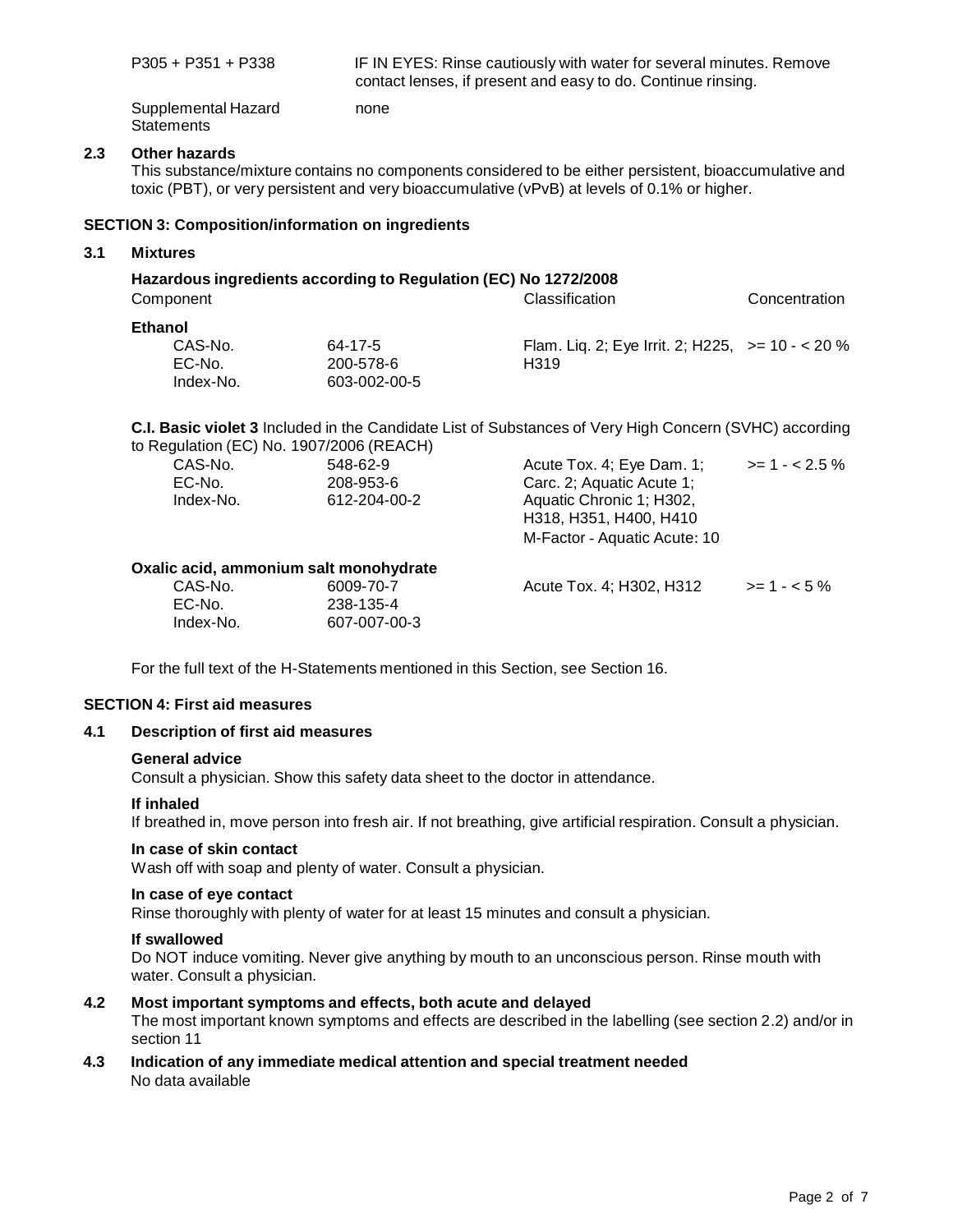# **SECTION 5: Firefighting measures**

# **5.1 Extinguishing media**

# **Suitable extinguishing media**

Use water spray, alcohol-resistant foam, dry chemical or carbon dioxide.

- **5.2 Special hazards arising from the substance ormixture** Carbon oxides, Nitrogen oxides (NOx), Hydrogen chloride gas
- **5.3 Advice for firefighters** Wear self-contained breathing apparatus for firefighting if necessary.

# **5.4 Further information**

Use water spray to cool unopened containers.

## **SECTION 6: Accidental release measures**

**6.1 Personal precautions, protective equipment and emergency procedures**

Use personal protective equipment. Avoid breathing vapours, mist or gas. Ensure adequate ventilation. Remove all sources of ignition. Evacuate personnel to safe areas. Beware of vapours accumulating to form explosive concentrations. Vapours can accumulate in low areas. For personal protection see section 8.

## **6.2 Environmental precautions**

Prevent further leakage or spillage if safe to do so. Do not let product enter drains. Discharge into the environment must be avoided.

**6.3 Methods and materials for containment and cleaning up** Contain spillage, and then collect with an electrically protected vacuum cleaner or by wet-brushing and place in container for disposal according to local regulations (see section 13).

#### **6.4 Reference to other sections**

For disposal see section 13.

## **SECTION 7: Handling and storage**

## **7.1 Precautions for safe handling**

Avoid contact with skin and eyes. Avoid inhalation of vapour or mist. Keep away from sources of ignition - No smoking.Take measures to prevent the build up of electrostatic charge.

For precautions see section 2.2.

# **7.2 Conditions for safe storage, including any incompatibilities**

Store in cool place. Keep container tightly closed in a dry and well-ventilated place. Containers which are opened must be carefully resealed and kept upright to prevent leakage. Storage class (TRGS 510): Flammable Liquids

# **7.3 Specific end use(s)**

Apart from the uses mentioned in section 1.2 no other specific uses are stipulated

#### **SECTION 8: Exposure controls/personal protection**

# **8.1 Control parameters**

## **8.2 Exposure controls**

# **Appropriate engineering controls**

Handle in accordance with good industrial hygiene and safety practice. Wash hands before breaks and at the end of workday.

#### **Personal protective equipment**

## **Eye/face protection**

Tightly fitting safety goggles. Faceshield (8-inch minimum). Use equipment for eye protection tested and approved under appropriate government standards such as NIOSH (US) or EN 166(EU).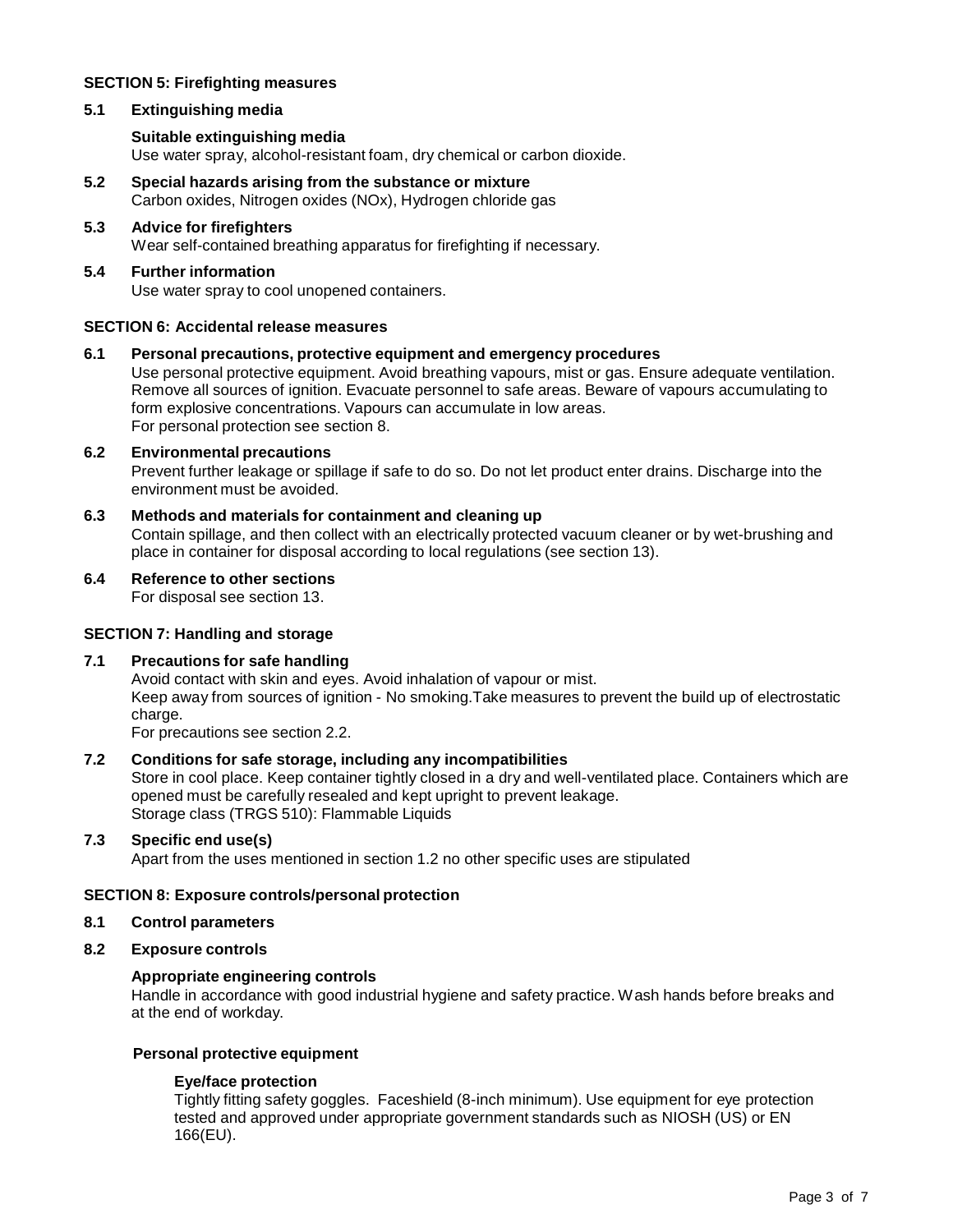# **Skin protection**

Handle with gloves. Gloves must be inspected prior to use. Use proper glove removal technique (without touching glove's outer surface) to avoid skin contact with this product. Dispose of contaminated gloves after use in accordance with applicable laws and good laboratory practices. Wash and dry hands.

# **Body Protection**

Complete suit protecting against chemicals, Flame retardant antistatic protective clothing., The type of protective equipment must be selected according to the concentration and amount of the dangerous substance at the specific workplace.

## **Respiratory protection**

Where risk assessment shows air-purifying respirators are appropriate use (US) or type ABEK (EN 14387) respirator cartridges as a backup to enginee protection, use a full-face supplied air respirator. Use respirators and components tested and approved under appropriate government standards such as NIOSH (US) or CEN (EU).

# **Control of environmental exposure**

Prevent further leakage or spillage if safe to do so. Do not let product enter drains. Discharge into the environment must be avoided.

# **SECTION 9: Physical and chemical properties**

# **9.1 Information on basic physical and chemical properties**

| a) | Appearance                                         | Form: clear, liquid<br>Colour: dark violet |
|----|----------------------------------------------------|--------------------------------------------|
| b) | Odour                                              | No data available                          |
| c) | <b>Odour Threshold</b>                             | No data available                          |
| d) | pH                                                 | No data available                          |
| e) | Melting point/<br>freezing point                   | No data available                          |
| f) | Initial boiling point<br>and boiling range         | No data available                          |
| g) | Flash point                                        | 34 °C                                      |
| h) | Evaporation rate                                   | No data available                          |
| i) | Flammability (solid, gas)                          | No data available                          |
| j) | Upper/lower<br>flammability or<br>explosive limits | No data available                          |
| k) | Vapour pressure                                    | No data available                          |
| I) | Vapour density                                     | No data available                          |
| m) | Relative density                                   | 0.981 g/cm3                                |
| n) | Water solubility                                   | No data available                          |
| o) | Partition coefficient: n-<br>octanol/water         | No data available                          |
| p) | Auto-ignition                                      | No data available                          |
|    | temperature                                        |                                            |
| q) | Decomposition<br>temperature                       | No data available                          |
| r) | Viscosity                                          | No data available                          |
| s) | <b>Explosive properties</b>                        | No data available                          |
| t) | Oxidizing properties                               | No data available                          |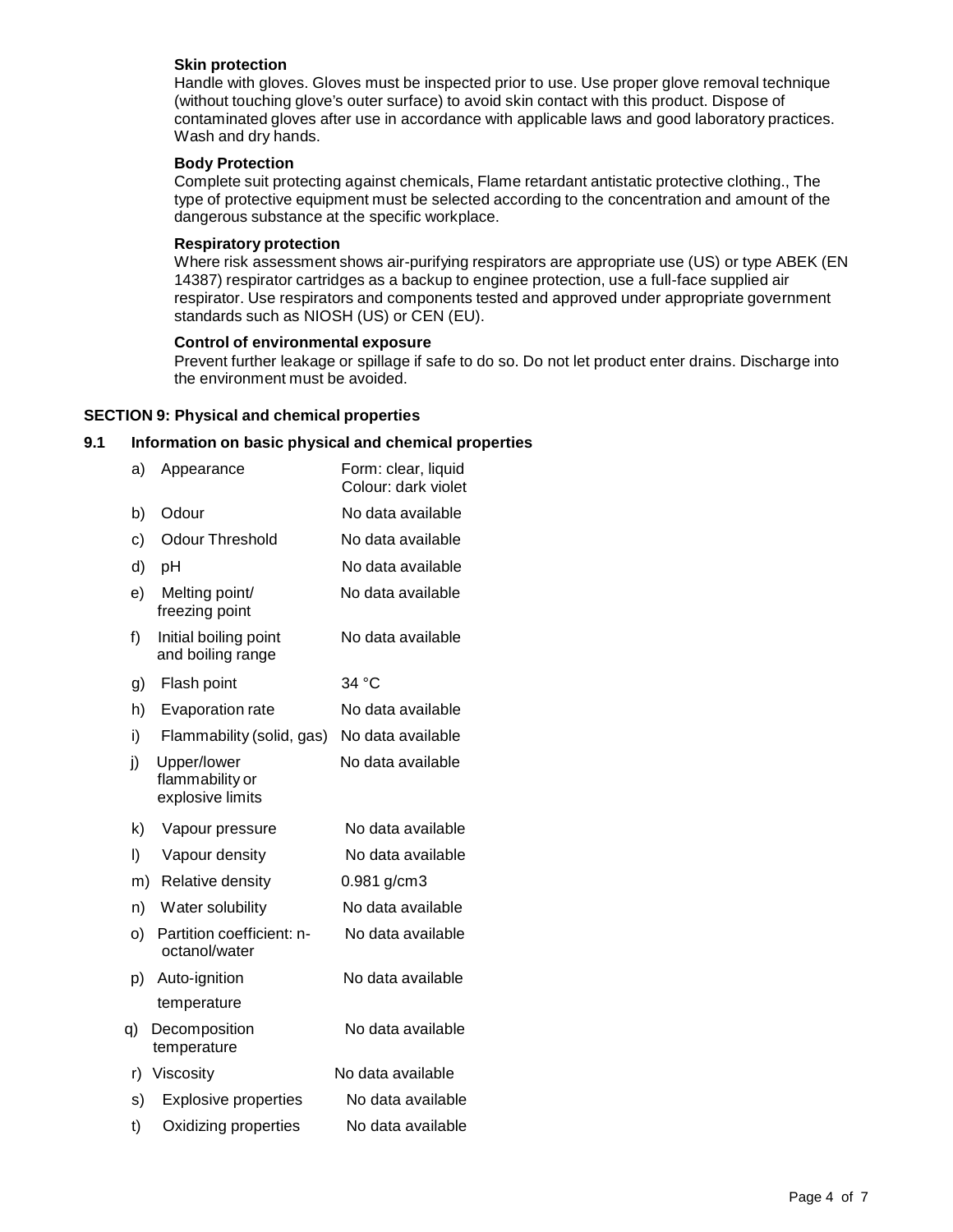# **9.2 Other safety information**

No data available

## **SECTION 10: Stability and reactivity**

#### **10.1 Reactivity** No data available

- **10.2 Chemical stability** Stable under recommended storage conditions.
- **10.3 Possibility of hazardous reactions** No data available
- **10.4 Conditions to avoid** Heat, flames and sparks.
- **10.5 Incompatible materials** Strong oxidizing agents

#### **10.6 Hazardous decomposition products** Hazardous decomposition products formed under fire conditions. - Carbon oxides, Nitrogen oxides (NOx), Hydrogen chloride gas Other decomposition products - No data available In the event of fire: see section 5

## **SECTION 11: Toxicological information**

## **11.1 Information on toxicological effects**

**Acute toxicity** No data available

**Skin corrosion/irritation** No data available

**Serious eye damage/eye irritation** No data available

#### **Respiratory orskin sensitisation** No data available

**Germ cell mutagenicity**

No data available

# **Carcinogenicity**

IARC: No component of this product present at levels greater than or equal to 0.1% is identified as probable, possible or confirmed human carcinogen by IARC.

# **Reproductive toxicity**

No data available

# **Specific target organ toxicity - single exposure**

No data available

#### **Specific target organ toxicity - repeated exposure** No data available

**Aspiration hazard** No data available

# **Additional Information**

RTECS: Not available

To the best of our knowledge, the chemical, physical, and toxicological properties have not been thoroughly investigated.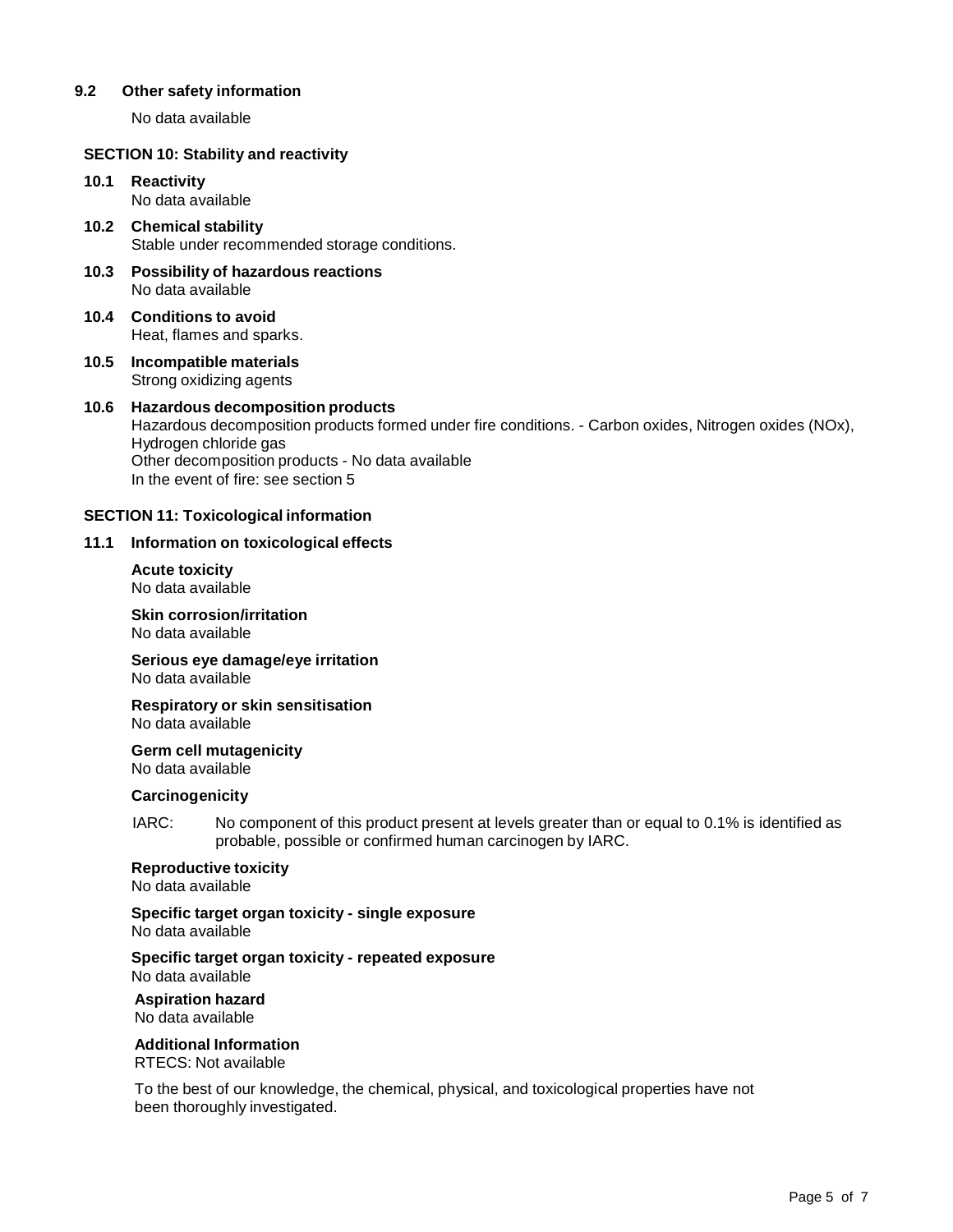# **SECTION 12: Ecological information**

- **12.1 Toxicity** No data available
- **12.2 Persistence and degradability** No data available
- **12.3 Bioaccumulative potential** No data available
- **12.4 Mobility in soil** No data available

# **12.5 Results of PBT and vPvB assessment**

This substance/mixture contains no components considered to be either persistent, bioaccumulative and toxic (PBT), or very persistent and very bioaccumulative (vPvB) at levels of 0.1% or higher.

## **12.6 Other adverse effects**

Toxic to aquatic life with long lasting effects.

## **SECTION 13: Disposal considerations**

## **13.1 Waste treatment methods**

# **Product**

Burn in a chemical incinerator equipped with an afterburner and scrubber b highly flammable. Offer surplus and non-recyclable solutions to a licensed disposal company.

#### **Contaminated packaging**

Dispose of as unused product.

#### **SECTION 14: Transport information**

| 14.1 | UN number<br>ADR/RID: 1170     |                                                                                                    | <b>IMDG: 1170</b>         | <b>IATA: 1170</b> |
|------|--------------------------------|----------------------------------------------------------------------------------------------------|---------------------------|-------------------|
| 14.2 | IATA:                          | UN proper shipping name<br>ADR/RID: ETHANOL SOLUTION<br>IMDG: ETHANOL SOLUTION<br>Ethanol solution |                           |                   |
| 14.3 | ADR/RID: 3                     | Transport hazard class(es)                                                                         | IMDG: 3                   | IATA: 3           |
| 14.4 | Packaging group<br>ADR/RID: II |                                                                                                    | IMDG: II                  | <b>IATA: II</b>   |
| 14.5 | ADR/RID: no                    | <b>Environmental hazards</b>                                                                       | IMDG Marine pollutant: no | IATA: no          |
| 14.6 | No data available              | Special precautions for user                                                                       |                           |                   |

#### **SECTION 15: Regulatory information**

# **15.1 Safety, health and environmental regulations/legislation specific for the substance ormixture**

This safety datasheet complies with the requirements of Regulation (EC) No. 1907/2006.

# **Authorisations and/or restrictions on use**

## **15.2 Chemical safety assessment**

For this product a chemical safety assessment was not carried out